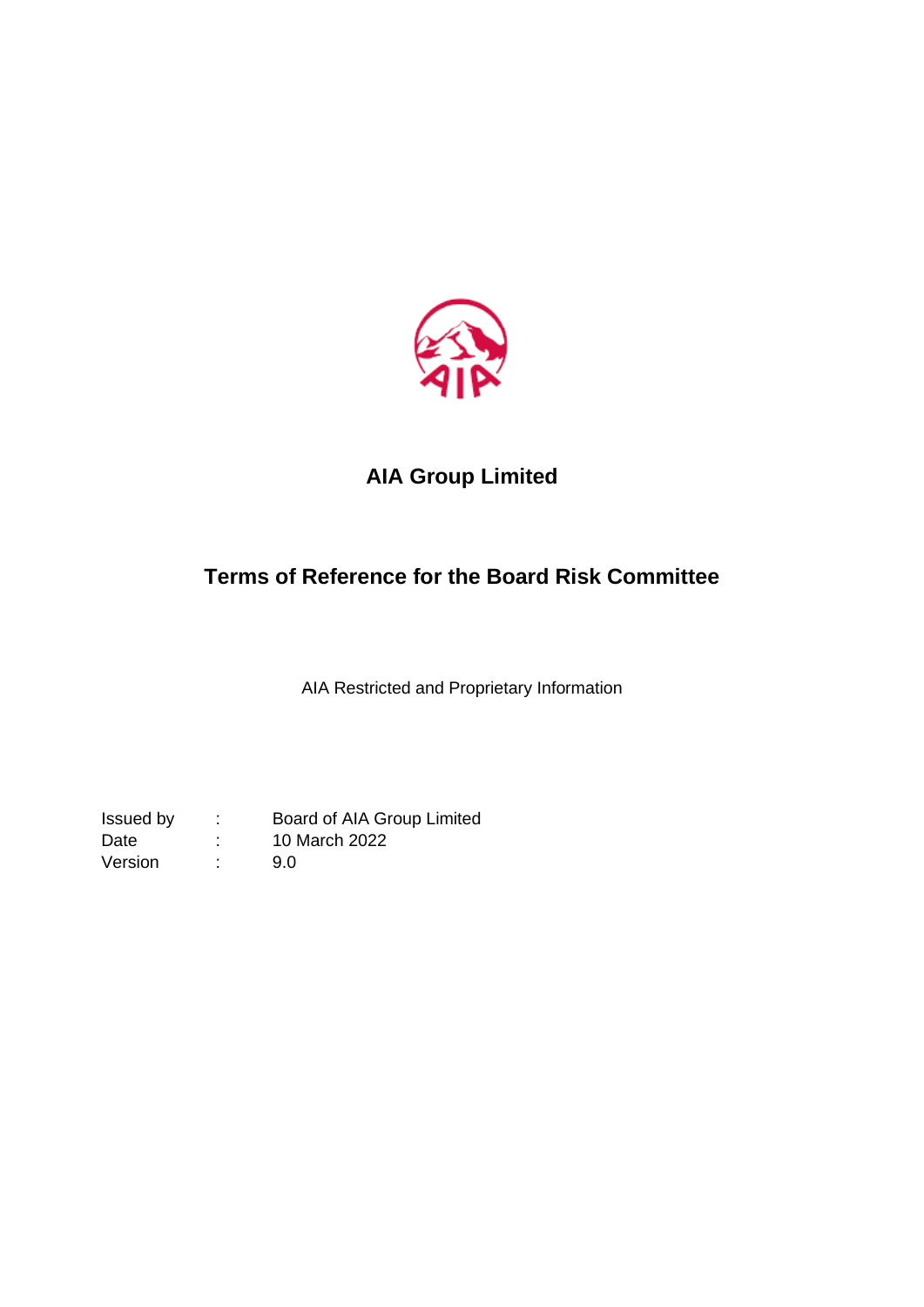#### **Definitions**

1. For the purposes of these terms of reference (these **Terms**):

**Affiliate** means, with respect to the Company, a body corporate which the Company controls;

**Audit Committee** means the audit committee established by the Board;

**Board** means the board of directors of the Company;

**Board Risk Committee** means the risk committee established by resolution of the Board in accordance with clause 2 of these Terms;

**Company** means AIA Group Limited;

**Directors** mean the members of the Board;

**Group** means the Company and its Affiliates;

**Group CE** means the Group Chief Executive of the Company appointed by the Board;

**Group CFO** means the senior officer of the Company responsible for financial management as appointed by the Group CE from time to time;

**Group CIO** means the senior officer of the Company responsible for investment management as appointed by the Group CE from time to time;

**Group Company Secretary** means the company secretary of the Company;

**Group CRO** means the senior officer of the Company responsible for Group Risk & Compliance as appointed by the Group CE from time to time;

**Group ExCo** means the management committee of senior executives of the Group appointed by the Group CE to assist him in the fulfilment of his duties;

**Group Financial Risk Committee or "Group FRC"** means the management committee established by the Board Risk Committee chaired by the Group CE to oversee financial risk;

**Group Operational Risk Committee or "Group ORC"** means the management committee established by the Board Risk Committee and chaired by the Group CRO to oversee non-financial risk;

**Group Risk & Compliance** means the department responsible for the Company's effective implementation of the Risk Management Framework, including overseeing Risk identification and mitigation activities;

**Management** means any persons discharging an executive management role within the Group;

**Nomination Committee** means the nomination committee established by the Board;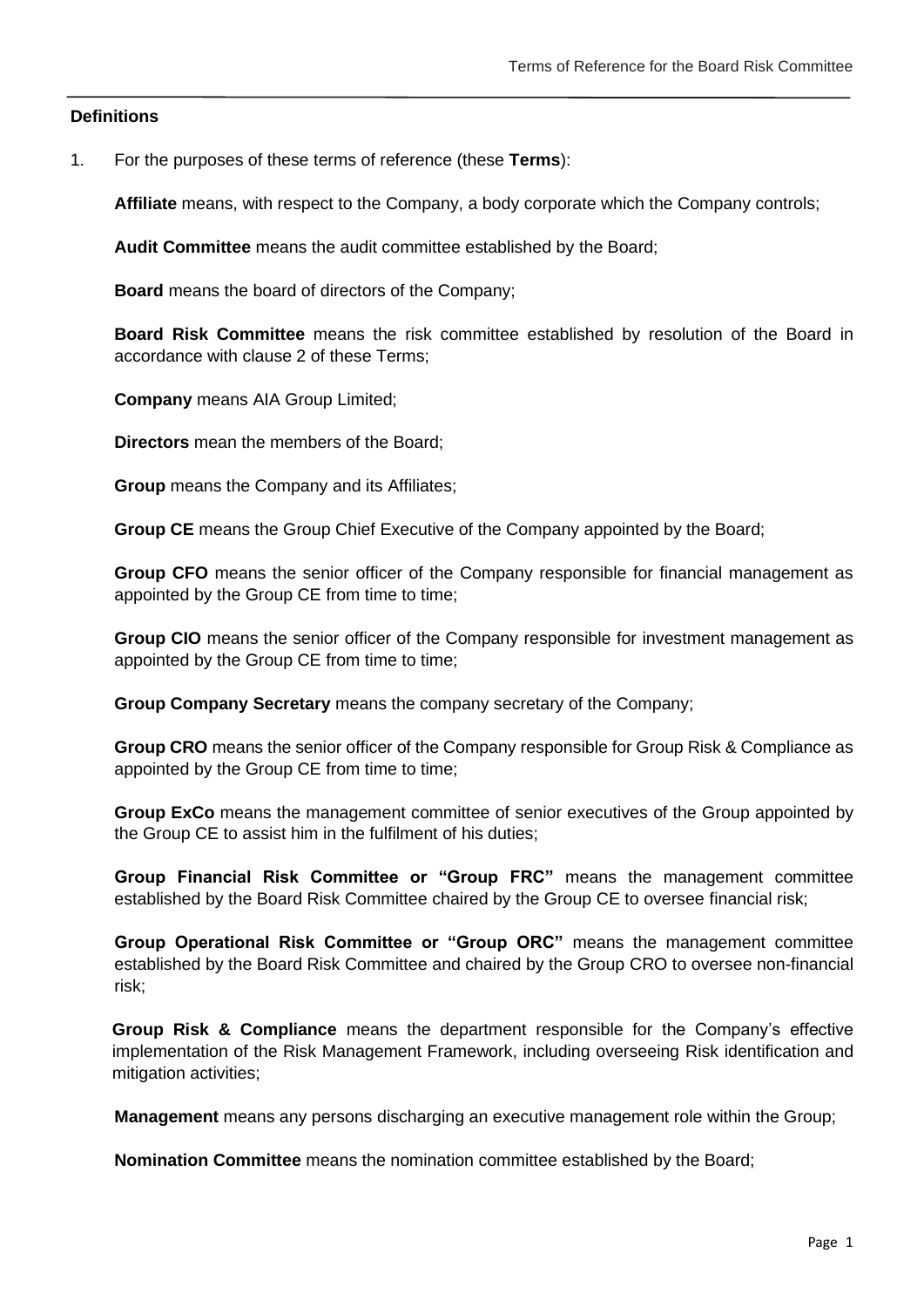**Own Risk and Solvency Assessment (ORSA)** means the Company's assessment of the Group's Risk Profile, the adequacy of its risk management and also its current, and likely future, solvency and liquidity positions;

**Policies** are documents pertaining to rights retained and matters governed by the Board, as set out in the board charter of the Company, or in accordance with the Terms of Reference of any committees established by the Board;

**Remuneration Committee** means the remuneration committee established by the Board;

**Risk** means the possibility that events will occur and affect the achievement of the Group's strategy and business objectives;

**Risk Appetite** means the types and amount of Risk, on a broad level, that the Group is willing to accept in order to achieve its strategic and business objectives;

**Risk Appetite Statement** means an overarching statement on the Group's attitude to Risk;

**Risk Management Framework** means the framework for the governance and management of Risk within the Risk Appetite;

**Risk Principles** means qualitative statements that expand the Risk Appetite Statement;

**Risk Profile** means the composite view of the Risk assumed at a particular level of the Group, or aspect of the business that positions Management to consider the types, severity, and interdependence of Risks, and how they may affect performance in relation to the Group's strategy and business objectives;

**Risk Tolerances** means quantitative metrics that validate the Risk Principles and thus the Risk Appetite Statement;

**Shareholders** mean the shareholders of the Company; and

**Terms of Reference (TOR)** is a document setting out the scope and authorities of a particular governance body.

#### **Constitution**

2. The Board Risk Committee was established by resolution of the Board passed on 1 September 2010, the members of which shall be appointed by the Board from time to time.

#### **Membership**

- 3. The members of the Board Risk Committee shall be appointed by the Board from among the Directors after considering the recommendations of the Nomination Committee. The Board Risk Committee shall consist of a minimum of three members; the majority of whom (including the chairman of the Board Risk Committee) shall be independent non-executive Directors. The quorum for meetings of the Board Risk Committee shall be two members.
- 4. The chairman of the Board Risk Committee shall be appointed by the Board and shall be an independent non-executive Director.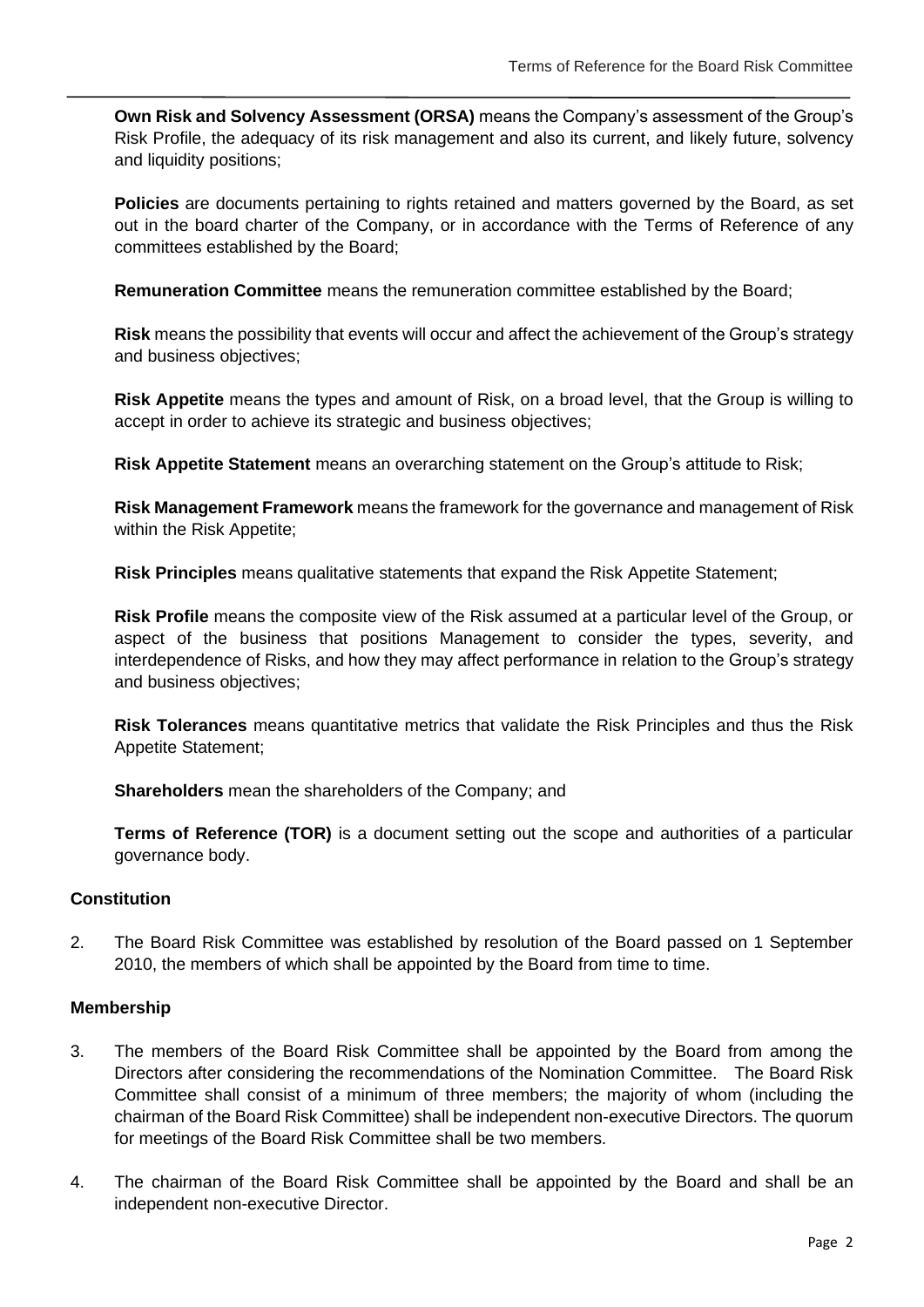### **Frequency of Meetings**

- 5. The Board Risk Committee should meet often enough to undertake its role effectively, and schedule to meet not less than four times a year.
- 6. In addition, the chairman of the Board Risk Committee will call a meeting of the Board Risk Committee if so requested by any member of the Board Risk Committee, the chairman of the Audit Committee or the chairman of the Board.

#### **Attendance at Meetings**

7. The Board Risk Committee may invite any members of the Management to attend the meetings. The following persons are normally invited to attend:

Group CE Group CFO Group CRO Group CIO Group Chief Actuary Group General Counsel Group Head of Internal Audit Group Company Secretary

8. At least four times per year the Board Risk Committee shall meet with the Group CRO separately without the executive Director(s) and other members of Management being present. The Board Risk Committee is also able to meet separately with any member of Management or anyone else they may wish to see.

#### **Conduct of Meetings**

- 9. Reasonable notice of a meeting of the Board Risk Committee shall be given. An agenda and accompanying meeting papers should be sent in full to all members of the Board Risk Committee in a timely manner and at least three days before the intended date of a meeting of the Board Risk Committee (or such other period as agreed by its members).
- 10. Management is obliged to supply the Board Risk Committee with adequate information in a timely manner, in order to enable it to make informed decisions. The information supplied must be complete and reliable. Where a member of the Board Risk Committee requires more information than is provided by Management, the relevant member should make additional necessary enquiries. The Board and each member of the Board Risk Committee shall have separate and independent access to the Management.
- 11. A meeting may be held by means of such telephone, electronic or other communication facilities as permit all persons participating in the meeting to communicate with each other simultaneously and instantaneously, and participation in such a meeting shall constitute presence in person at such meeting.
- 12. Matters arising at any meeting shall be decided by a majority of votes.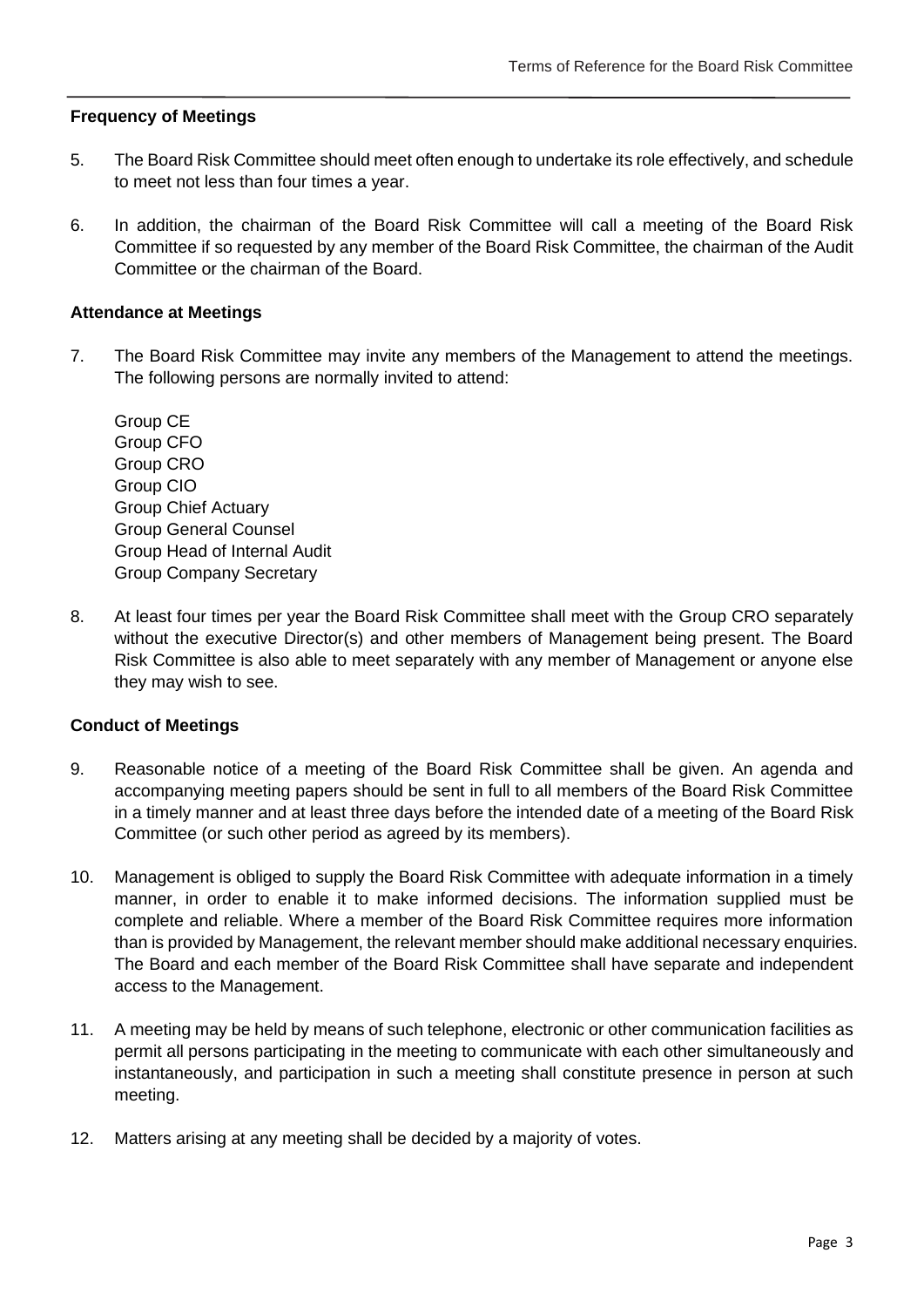13. A resolution in writing signed or approved by a majority of all of the members of the Board Risk Committee shall be as effective for all purposes as a resolution of the members of the Board Risk Committee passed at a meeting duly convened, held and constituted.

## **Annual General Meeting**

14. The chairman of the Board Risk Committee shall attend the Company's annual general meeting and be prepared to respond to any Shareholder's question on the Board Risk Committee's activities or in his absence, another member of the Board Risk Committee, or failing this, his duly appointed delegate.

## **Risk Management Governance Structure**

- 15. The Board Risk Committee has established two management committees, (the Group Financial Risk Committee or "Group FRC" and the Group Operational Risk Committee or "Group ORC"), to provide oversight of all significant Risk issues within the Group. These committees oversee the Risk Management Framework and ensure that Risks are managed in line with the Risk Appetite. The Group FRC and Group ORC will report and provide information to the Board Risk Committee and Group ExCo as and when required.
- 16. The Company has also established Group Risk & Compliance, headed by the Group CRO, to assist the Management, business unit leaders, the Group FRC, the Group ORC, the Board Risk Committee and the Board to identify, assess, quantify, manage and mitigate the Risks arising from the business operations undertaken by the Group.
- 17. The Group CRO shall provide and report the Risk Profile and related information to the Board Risk Committee, and to coordinate the implementation of policy and instructions within the Group with the Management and functional group heads as commissioned by the Board Risk Committee.

## **Board Risk Committee's Objectives**

- 18. The Board has, amongst other things, the responsibility to determine the Group's Risk Appetite including Risk Appetite Statement, Risk Principles and Risk Tolerances, and to ensure that the Company establishes and maintains an appropriate and effective Risk Management Framework, and that sufficient resources are in place for risk management. The Board Risk Committee shall provide advice to and assist the Board in fulfilling such responsibilities.
- 19. The Board Risk Committee shall assist the Board to discharge its duty to oversee, on an ongoing basis, the Risk Management Framework.
- 20. The Board Risk Committee shall advise the Board on Risk-related issues or aspects as requested by the Board or, in the opinion of the Board Risk Committee, require Board's attention.

## **Board Risk Committee Responsibilities, Powers, Authorities and Discretion**

21. Without limiting the generality of the Board Risk Committee's objectives, the Board Risk Committee shall have the following responsibilities, powers, authorities and discretion in exercising nonexecutive oversight of Risk: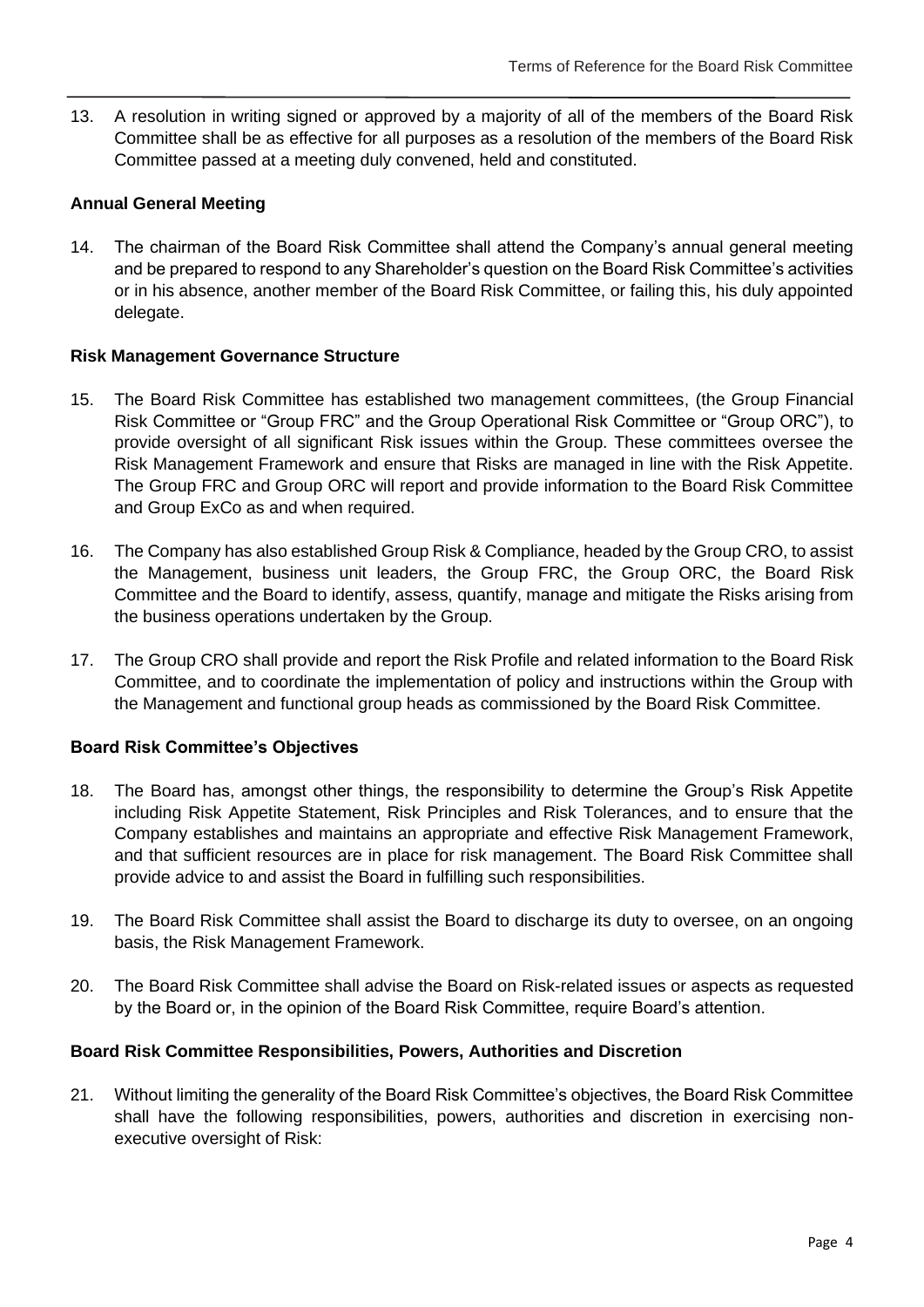- (a) To discharge its duties within these Terms including the creation, and necessary approval of any Terms of Reference of, management committees as the Board Risk Committee sees fit. It is authorised to seek the risk management information it requires from the Directors and/or the Management who are directed to co-operate with the Board Risk Committee; and
- (b) To obtain external advice and to secure the attendance of third parties with relevant experience and expertise if it considers this necessary. The Board Risk Committee shall be provided with sufficient resources to discharge its duties. It should be exclusively responsible for establishing the selection criteria, selecting, appointing and setting the Terms of Reference for any external risk management consultant who directly advises the Board Risk Committee.
- 22. In providing advice to the Board, the duties and responsibilities of the Board Risk Committee shall generally include the following:
	- *(a) Risk Management Framework*
		- (i) reviewing the adequacy and effectiveness of the Risk Management Framework, including the allocation of resources to implement such a framework on at least an annual basis; such review to cover changes in the nature and extent of significant Risks, and the Group's ability to respond to changes in its business and the external environment; the scope and quality of Management ongoing monitoring of Risks; and the extent and frequency of reporting to the Board Risk Committee on such monitoring;
		- (ii) discussing with Management the Risk Management Framework to ensure that Management has performed its duty to maintain its effectiveness; and
		- (iii) promoting and monitoring the embedding of a robust risk culture for the Group;
	- *(b) Review*
		- (i) reviewing and recommending Risk Management Framework, Risk Appetite Statement, Risk-related Policies and reports to the Board for approval, including material business activities and business activities which deviate from the Risk Appetite and Risk limits, ORSA and the recovery plan;
		- (ii) reviewing the Risk Appetite capital adequacy assessment on a quarterly basis, and where necessary approve actions as suggested by the Group CRO to bring capital within appetite;
		- (iii) ensuring that the material Risks facing the Group have been identified, and that the Risk Profile adequately represents any significant issues relating to the Group's control environment with mitigating actions put in place;
		- (iv) reviewing the Risks associated with significant transactions, including but not restricted to transactions giving rise to changes in the capital and financing structure of the Group or as requested from time to time by any Director in consultation with the chairman of the Board Risk Committee;
		- (v) advising the Board on the Risk quantification, including appropriately challenging or validating the risk and capital measures and models, stresses and scenarios used and the corresponding results; and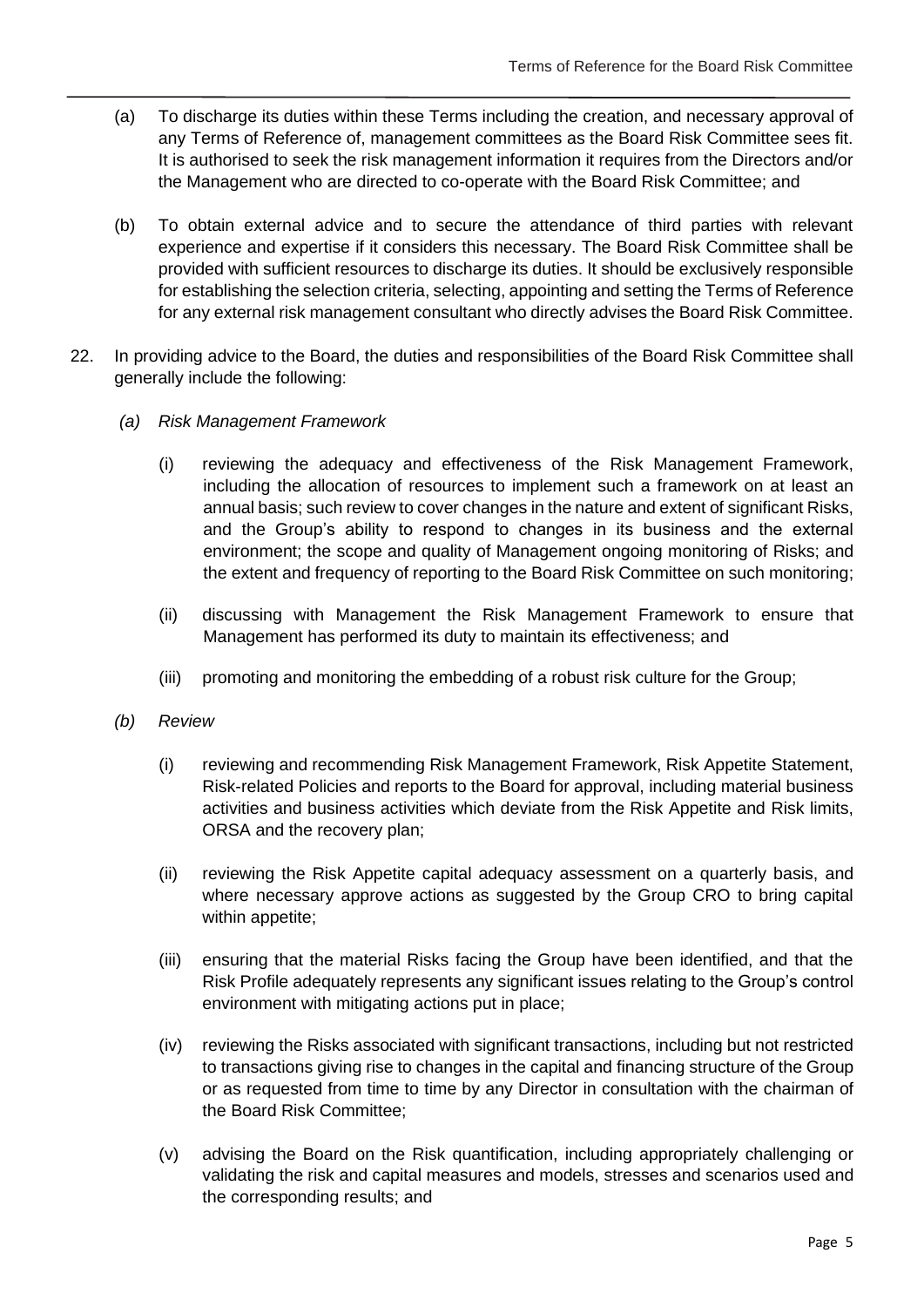- (vi) considering any findings of major investigations on Risk management matters as delegated by the Board or on its own initiative and Management's response;
- *(c) Support*
	- (i) seeking appropriate support from the Group FRC, Group ORC, Group CRO and Group Risk & Compliance, together with advice and input from the Management and / or external advisors as deemed appropriate; and
	- (ii) assisting the Board to obtain an annual confirmation from Management on the effectiveness of the Risk Management Framework;
- *(d) Other Risk Duties and Responsibilities*
	- (i) undertaking or considering on behalf of the chairman of the Board or the Board such other related tasks or topics as the chairman of the Board or the Board may from time to time entrust to it; and
	- (ii) reporting to the Board on the matters set out in these Terms.

### **Relationship with Other Board Committees**

- 23. The chairman of the Board Risk Committee shall coordinate with
	- (a) the chairman of the Audit Committee to help to ensure that both the Board Risk Committee and the Audit Committee have received all information necessary to permit them to fulfil their duties and responsibilities with respect to Risk assessment and Risk management, and if approved by the Board, the Chairman of the Audit Committee shall be included as a member of the Board Risk Committee; and
	- (b) the chairman of the Remuneration Committee to help to ensure that the Group's compensation and benefits arrangements are designed to provide incentives that are consistent with the interests of the Company's stakeholders but do not encourage senior executives to take excessive Risks that threaten the value of the Group.

## **Reporting Procedures**

- 24. Full minutes of the Board Risk Committee's meetings shall be kept by a duly appointed secretary of the meeting (who should normally be the Group Company Secretary), and such minutes shall be available for inspection at any reasonable time on reasonable notice by any member of the Board Risk Committee or Director.
- 25. Minutes of meetings of the Board Risk Committee shall record in sufficient detail the matters considered by the Board Risk Committee and decisions reached, including any concerns raised by members of the Board Risk Committee or dissenting views expressed. Draft and final versions of minutes of such meetings should be sent to all members of the Board Risk Committee for their comment and records respectively, in both cases within a reasonable time after such meetings.